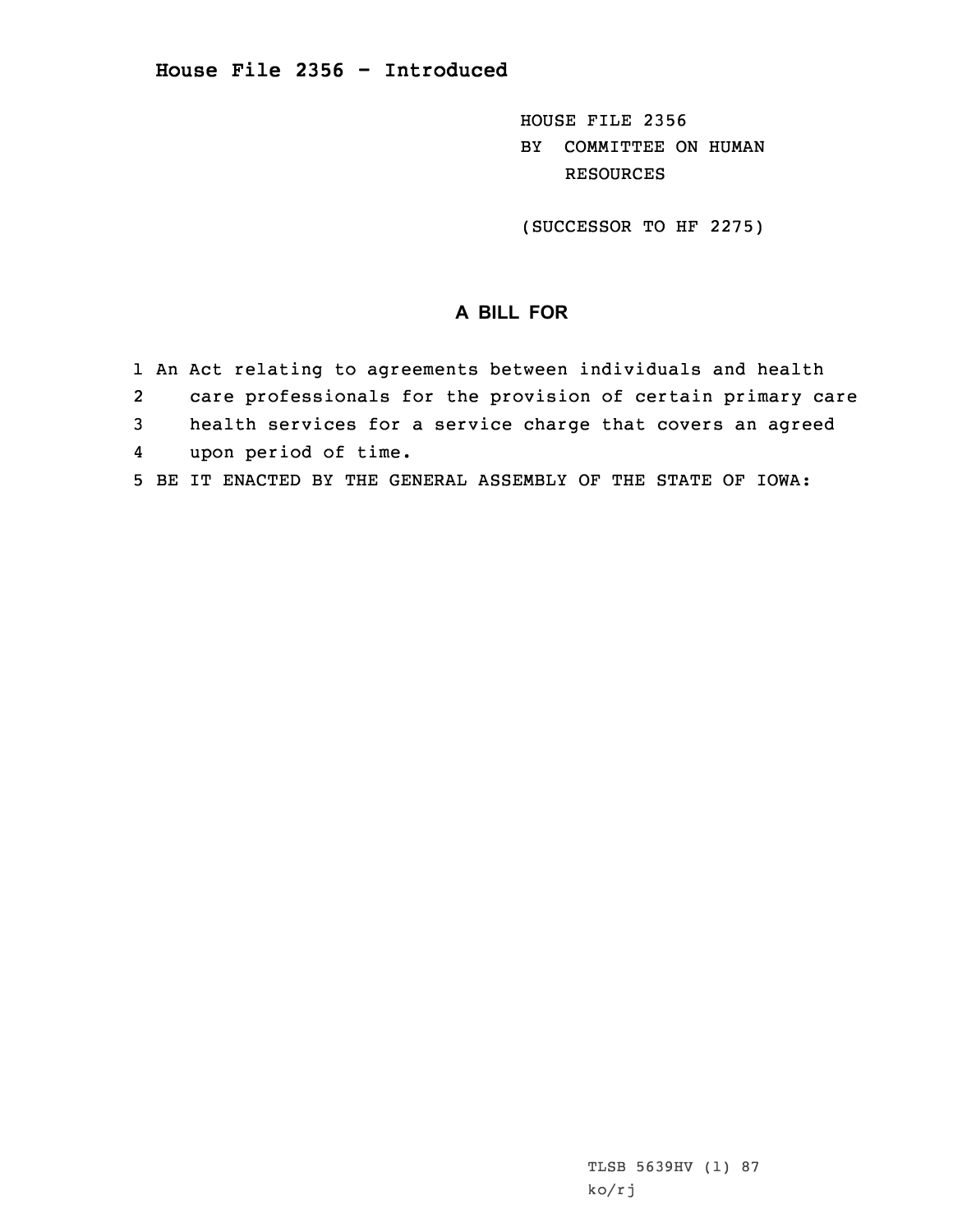1 Section 1. NEW SECTION. **135N.1 Direct primary care** 2 **agreements.**

3 1. *Definitions.* For the purpose of this section: 4 *a. "Direct patient"* means an individual, or an individual <sup>5</sup> and the individual's immediate family, that is party to <sup>a</sup> 6 direct primary care agreement.

<sup>7</sup> *b. "Direct patient's representative"* means <sup>a</sup> parent, 8 guardian, or an individual holding <sup>a</sup> durable power of attorney 9 for health care for <sup>a</sup> direct patient.

 *c. "Direct primary care agreement"* means an agreement between <sup>a</sup> direct provider and <sup>a</sup> direct patient, or the direct patient's representative, in which the direct provider agrees to provide primary care health services for <sup>a</sup> specified period of time to the direct patient for <sup>a</sup> direct service charge. *d. "Direct provider"* means <sup>a</sup> health care professional licensed, accredited, registered, or certified to perform specified primary care health services consistent with the law of this state. *"Direct provider"* includes an individual health care professional or other legal health care entity alone or with other health care professionals professionally associated with the individual health care professional or other legal health care entity.

 *e. "Direct service charge"* means <sup>a</sup> charge for primary care health services provided by <sup>a</sup> direct provider to <sup>a</sup> direct patient covered by <sup>a</sup> direct primary care agreement. *"Direct service charge"* may include <sup>a</sup> periodic retainer, <sup>a</sup> membership fee, <sup>a</sup> subscription fee, or <sup>a</sup> charge in any other form paid by <sup>a</sup> direct patient to <sup>a</sup> direct provider under <sup>a</sup> direct primary care agreement.

<sup>30</sup> *f. "Durable power of attorney for health care"* means the same 31 as defined in section 144B.1.

 *g. "Primary care health services"* means general health care services of the type provided at the time <sup>a</sup> patient seeks preventive care or first seeks health care services for <sup>a</sup> specific health concern. Primary care health services include

-1-

LSB 5639HV (1) 87  $ko/rj$  1/8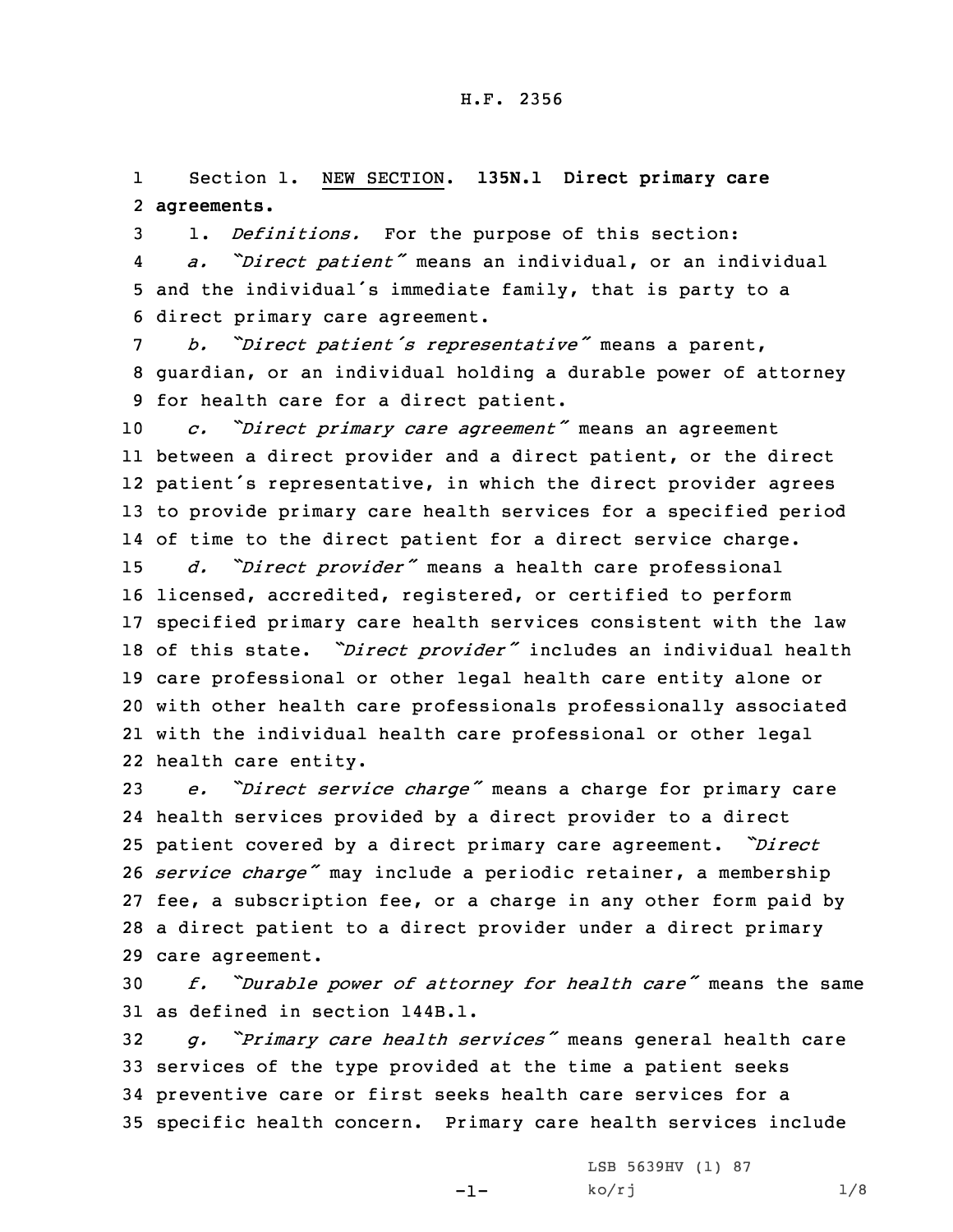1 all of the following:

2 (1) Care which promotes and maintains mental and physical 3 health and wellness.

4(2) Care which prevents disease.

5 (3) Screening, diagnosing, and treatment of acute or 6 chronic conditions caused by disease, injury, or illness.

7 (4) Patient counseling and education.

8 (5) Provision of <sup>a</sup> broad spectrum of preventive and curative 9 health care over <sup>a</sup> period of time.

10 (6) Coordination of care.

11 2. *Requirements for <sup>a</sup> valid direct primary care agreement.* 12*a.* In order to be <sup>a</sup> valid agreement, <sup>a</sup> direct primary care

13 agreement must meet all of the following requirements:

14(1) Be in writing.

15 (2) Be signed by the direct provider, or an agent of the <sup>16</sup> direct provider, and the direct patient or the direct patient's 17 representative.

18 (3) Describe the scope of the primary care health services 19 covered by the direct primary care agreement.

 (4) State each of the direct provider's locations where <sup>a</sup> direct patient may obtain primary care health services and specify any out-of-office primary care health services that are covered under the direct primary care agreement.

24 (5) Specify the direct service charge and the frequency 25 at which the direct service charge must be paid by the direct 26 patient. <sup>A</sup> direct patient shall not be required to pay more 27 than twelve months of <sup>a</sup> direct service charge in advance.

28 (6) Specify any additional costs for primary care health 29 services not covered by the direct service charge for which the 30 direct patient will be responsible.

 (7) Specify the duration of the direct primary care agreement, whether renewal is automatic, and if required the procedure for renewal of the direct primary care agreement. (8) Specify the terms and conditions under which the direct primary care agreement may be terminated by the

 $-2-$ 

LSB 5639HV (1) 87  $ko/rj$  2/8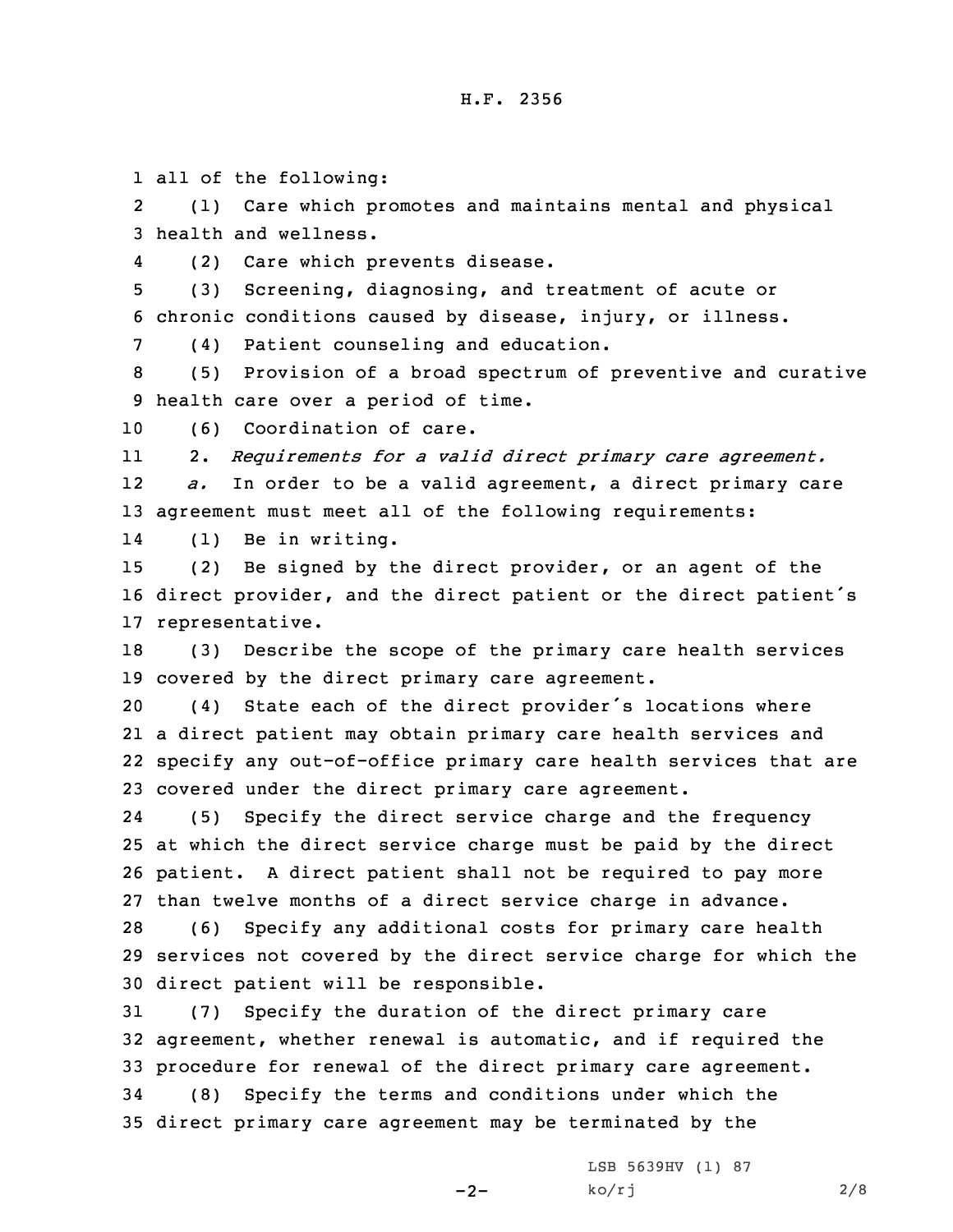direct provider. <sup>A</sup> termination of the direct primary care agreement by the direct provider shall include <sup>a</sup> minimum of <sup>a</sup> thirty-calendar-day advance, written notice to the direct patient or to the direct patient's representative.

5 (9) Specify that the direct primary care agreement may 6 be terminated at any time by the direct patient upon written 7 notice to the direct provider.

8 (10) State that if the direct primary care agreement is 9 terminated by either the direct patient or the direct provider 10 all of the following apply:

11 (a) Within thirty calendar days of the date of the notice of 12 termination from either party, the direct provider shall refund 13 all unearned direct service charges to the direct patient.

14 (b) Within thirty calendar days of the date of the notice 15 of termination from either party, the direct patient shall pay 16 all outstanding earned direct service charges to the direct 17 provider.

18 (11) Include <sup>a</sup> notice in bold, twelve-point font that states 19 substantially as follows:

 NOTICE. This direct primary care agreement is not health insurance and is not <sup>a</sup> plan that provides health coverage for purposes of any federal mandates. This direct primary care agreement only covers the primary care health services described in this agreement. It is recommended that you obtain health insurance to cover health care services not covered under this direct primary care agreement. You are personally responsible for the payment of any additional health care expenses you may incur.

 *b.* The direct provider shall provide the direct patient, or the direct patient's representative, with <sup>a</sup> fully executed copy of the direct primary care agreement at the time the direct primary care agreement is executed.

33 3. *Application for <sup>a</sup> direct primary care agreement.* If 34 <sup>a</sup> direct provider requires <sup>a</sup> prospective direct patient to 35 complete an application for <sup>a</sup> direct primary care agreement,

 $-3-$ 

LSB 5639HV (1) 87 ko/rj 3/8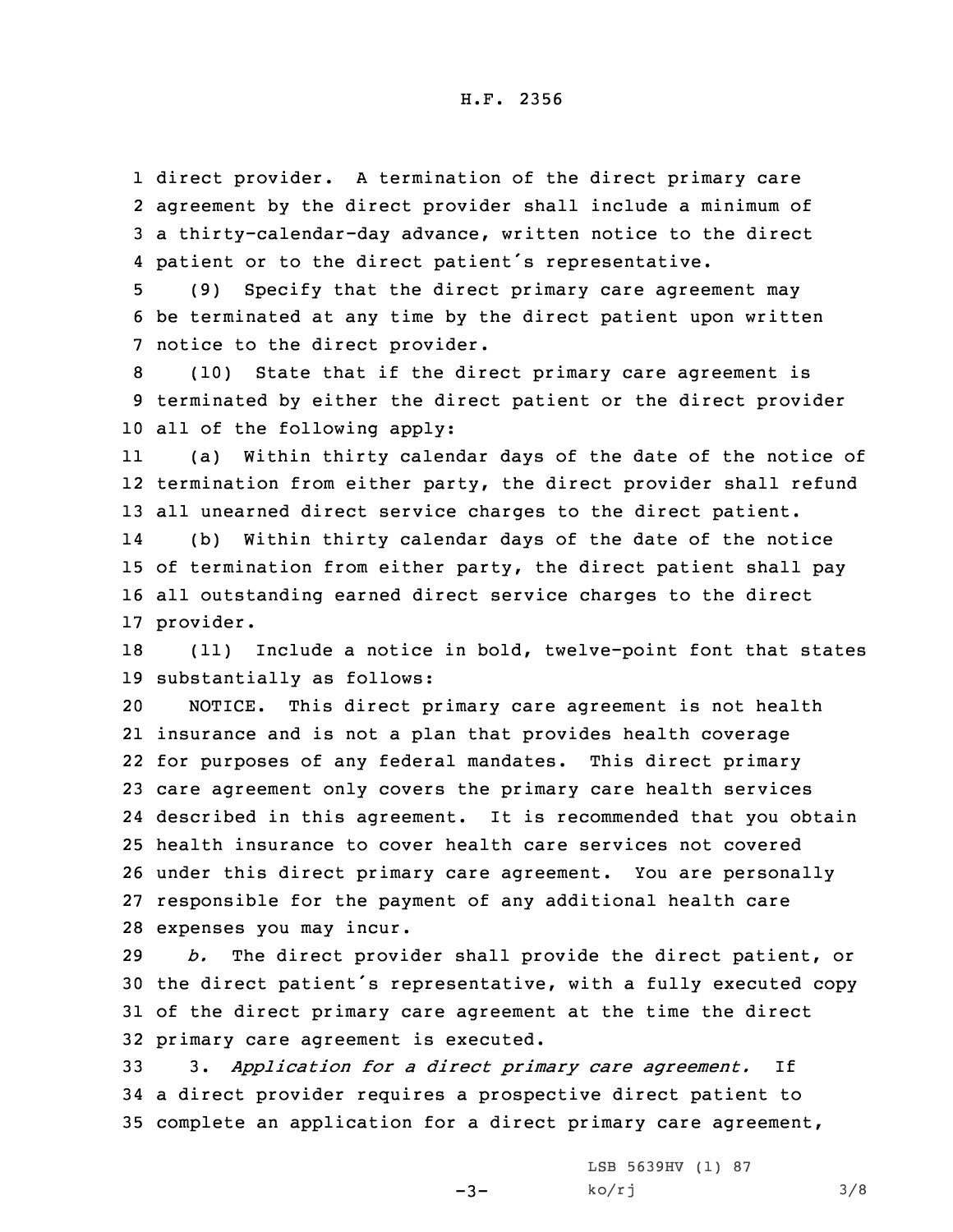the direct provider shall provide <sup>a</sup> written disclaimer on each application that informs the prospective direct patient of the direct patient's financial rights and responsibilities and that states that the direct provider will not bill <sup>a</sup> health insurance carrier for primary care health services covered under the direct primary care agreement. The disclaimer shall also include the identical notice required by subsection 2, paragraph *"a"*, subparagraph (11).

9 4. *Notice required for changes to the terms or conditions of* 10 *<sup>a</sup> direct primary care agreement.*

11 *a.* <sup>A</sup> direct provider shall provide at least <sup>a</sup> 12 sixty-calendar-day advance, written notice to <sup>a</sup> direct patient 13 of any of the following changes to <sup>a</sup> direct primary care 14 agreement:

15 (1) Any change in the scope of the primary care health 16 services covered under the agreement.

<sup>17</sup> (2) Any change in the direct provider's locations where the 18 direct patient may access primary care health services.

19 (3) Any change in the out-of-office services that are 20 covered under the direct primary care service agreement.

21(4) Any change in the direct service charge.

22 (5) Any change in the additional costs for primary care 23 health services not covered by the direct service charge.

24(6) Any change in the renewal terms.

 (7) Any change in the terms to terminate the agreement. *b.* <sup>A</sup> direct provider shall provide the notice by mailing <sup>a</sup> letter to the address of the direct patient that the direct provider has on file. The postmark date on the letter shall be the first day of the required sixty-calendar-day notice period. 5. *Discrimination based on an individual's health status.* A direct provider shall not refuse to accept <sup>a</sup> new direct patient or discontinue care of an existing direct patient based solely on the new direct patient's or the existing direct patient's health status.

35 6. *<sup>A</sup> direct primary care agreement is not insurance.*

 $-4-$ 

LSB 5639HV (1) 87  $ko/rj$  4/8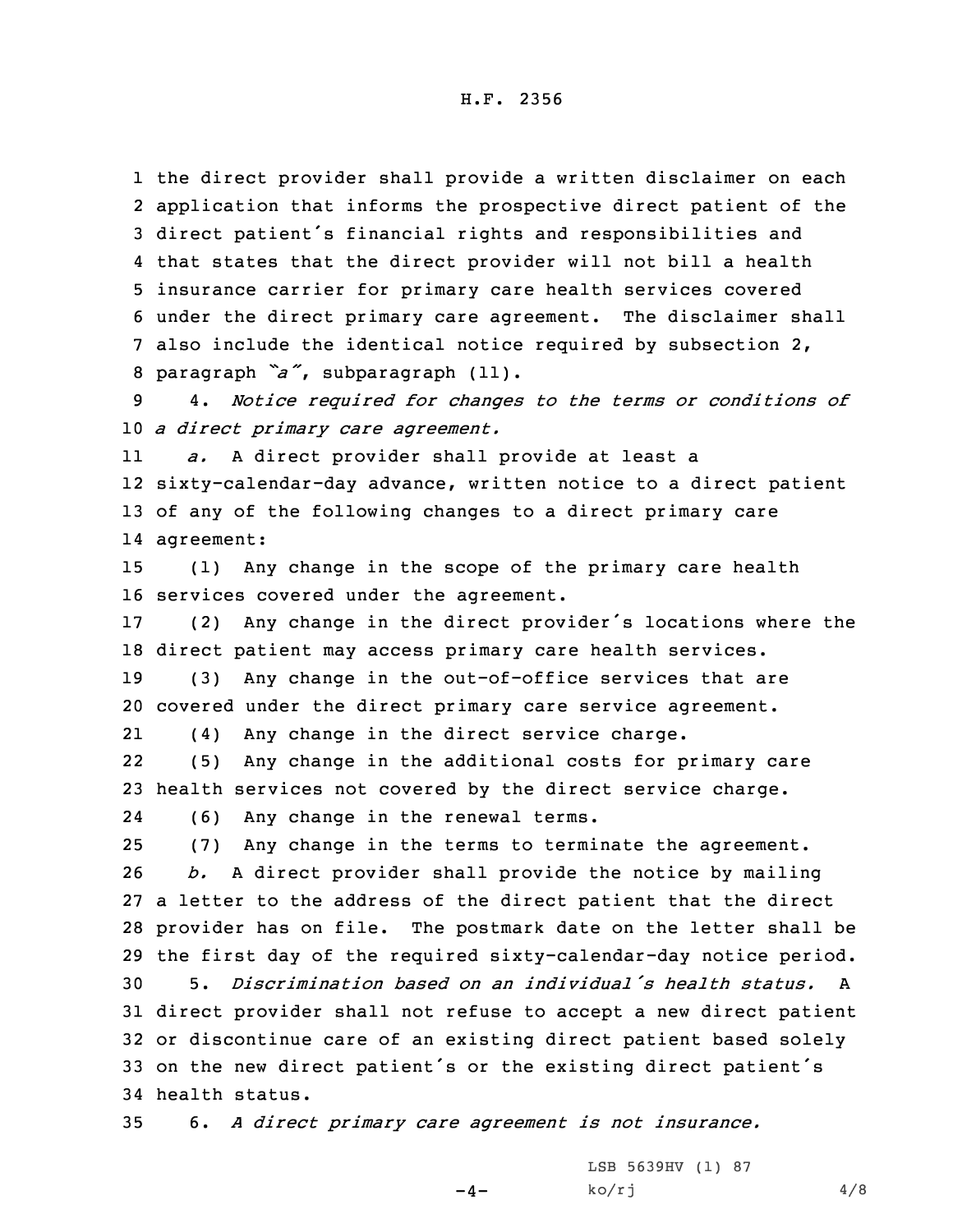1 *a.* <sup>A</sup> direct primary care agreement is not insurance and shall not be subject to the authority of the commissioner of insurance. Neither <sup>a</sup> direct care provider, nor an agent of <sup>a</sup> direct care provider, shall be required to be licensed by the commissioner to transact the business of insurance in this state or to obtain <sup>a</sup> certificate issued by the commissioner to market or offer <sup>a</sup> direct primary care agreement.

 *b.* <sup>A</sup> direct provider shall not bill an insurer for <sup>a</sup> service provided under <sup>a</sup> direct primary care agreement. <sup>A</sup> direct patient may submit <sup>a</sup> request for reimbursement to an insurer if permitted under the direct patient's policy of insurance. This paragraph does not prohibit <sup>a</sup> direct provider from billing <sup>a</sup> direct patient's insurance for <sup>a</sup> service provided to the direct patient by the direct provider that is not provided under the direct primary care agreement.

 7. *Third-party payment of <sup>a</sup> direct service charge.* <sup>A</sup> direct provider may accept payment of <sup>a</sup> direct service charge for <sup>a</sup> direct patient either directly or indirectly from <sup>a</sup> third party. <sup>A</sup> direct provider may accept all or part of <sup>a</sup> direct service charge paid by an employer on behalf of an employee who is <sup>a</sup> direct patient of the direct provider. <sup>A</sup> direct provider shall not enter directly into an agreement with an employer relating to <sup>a</sup> direct primary care agreement between the direct provider and employees of the employer, other than an agreement to establish the timing and method of the payment of <sup>a</sup> direct service charge paid by the employer on behalf of the employee. 8. *Sale or transfer of <sup>a</sup> direct primary care agreement.* <sup>A</sup> direct primary care agreement shall not be sold or transferred by <sup>a</sup> direct care provider without the prior written consent of the direct patient who is <sup>a</sup> party to the direct primary care agreement. <sup>A</sup> direct patient shall not sell or transfer <sup>a</sup> direct primary care agreement to which the direct patient is <sup>a</sup> 33 party.

## 34 EXPLANATION

35 **The inclusion of this explanation does not constitute agreement with**

 $-5-$ 

LSB 5639HV (1) 87  $ko/rj$  5/8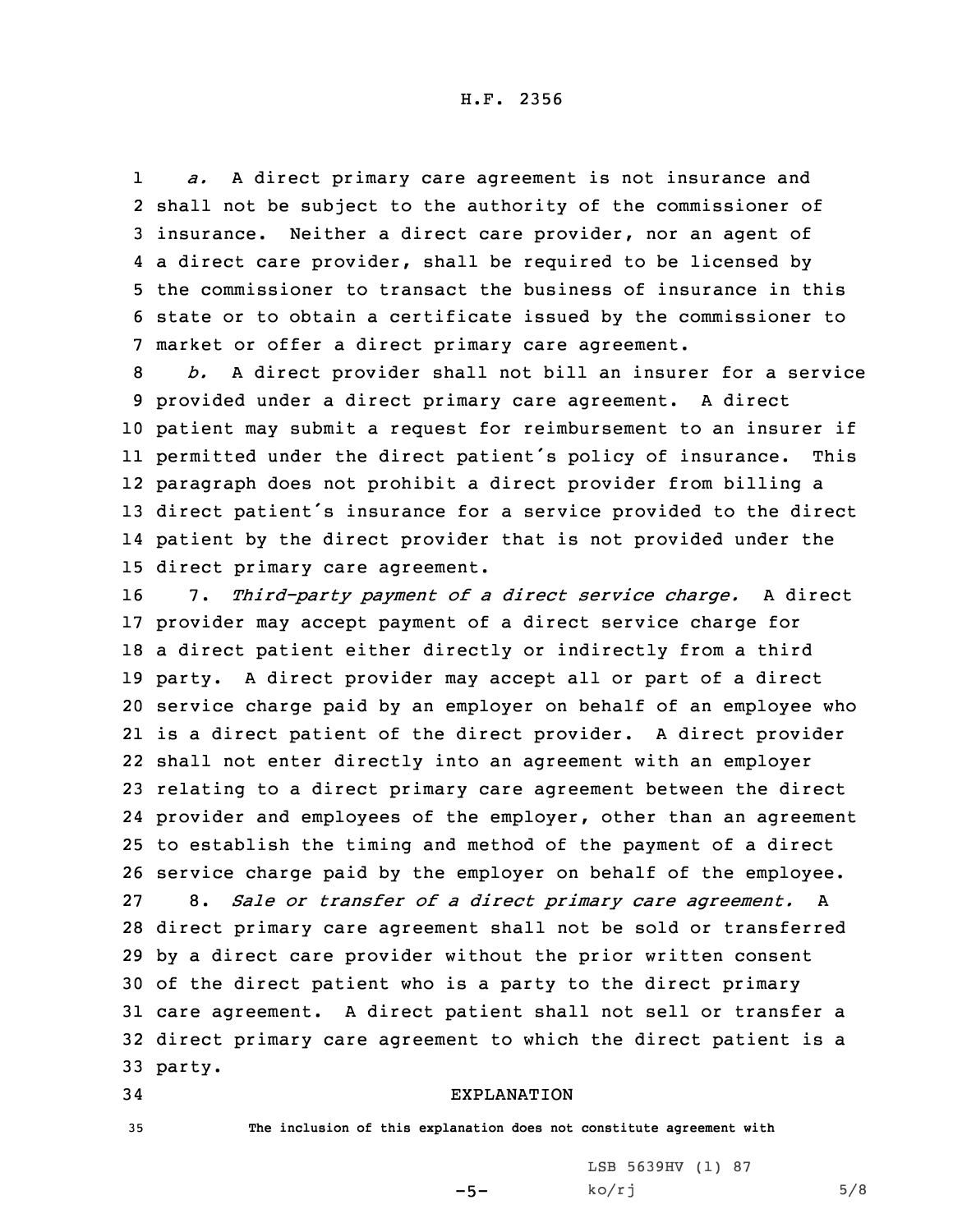1

**the explanation's substance by the members of the general assembly.**

2 This bill relates to agreements between individuals and 3 health care professionals for the provision of certain primary 4 care health services for <sup>a</sup> service charge that covers an agreed 5 upon period of time.

 The bill defines <sup>a</sup> direct primary care agreement as an agreement between <sup>a</sup> direct provider and <sup>a</sup> direct patient, or the direct patient's representative, in which the direct provider agrees to provide primary care health services to the direct patient for <sup>a</sup> direct service charge for the period of time designated in the agreement. <sup>A</sup> direct patient is an individual, or an individual and the individual's immediate family. <sup>A</sup> direct provider is defined in the bill. <sup>A</sup> direct service charge is <sup>a</sup> charge for primary care health services, as defined in the bill, provided by <sup>a</sup> direct provider to <sup>a</sup> direct patient and may include <sup>a</sup> periodic retainer, <sup>a</sup> membership fee, <sup>a</sup> subscription fee, or other charge paid by <sup>a</sup> direct patient to <sup>a</sup> direct provider.

 The bill requires that <sup>a</sup> direct primary care agreement must be in writing, must be signed by the direct provider and the direct patient, must describe the scope of the primary care health services included under the agreement, must state each direct provider location where primary care health services may be obtained by <sup>a</sup> direct patient, must specify any out-of-office services that are included under the agreement, must specify the direct service charge and how often it must be paid, must specify any additional costs that may be assessed to the direct patient for primary care health services not covered by the direct service charge, and it must specify the duration of the direct primary care agreement and how the agreement is renewed. The bill requires that the terms and conditions for termination of the direct primary care agreement by the direct provider or the direct patient be included in the agreement. The bill requires that <sup>a</sup> notice be included on the direct primary care agreement and application that advises that the

 $-6-$ 

LSB 5639HV (1) 87  $ko/rj$  6/8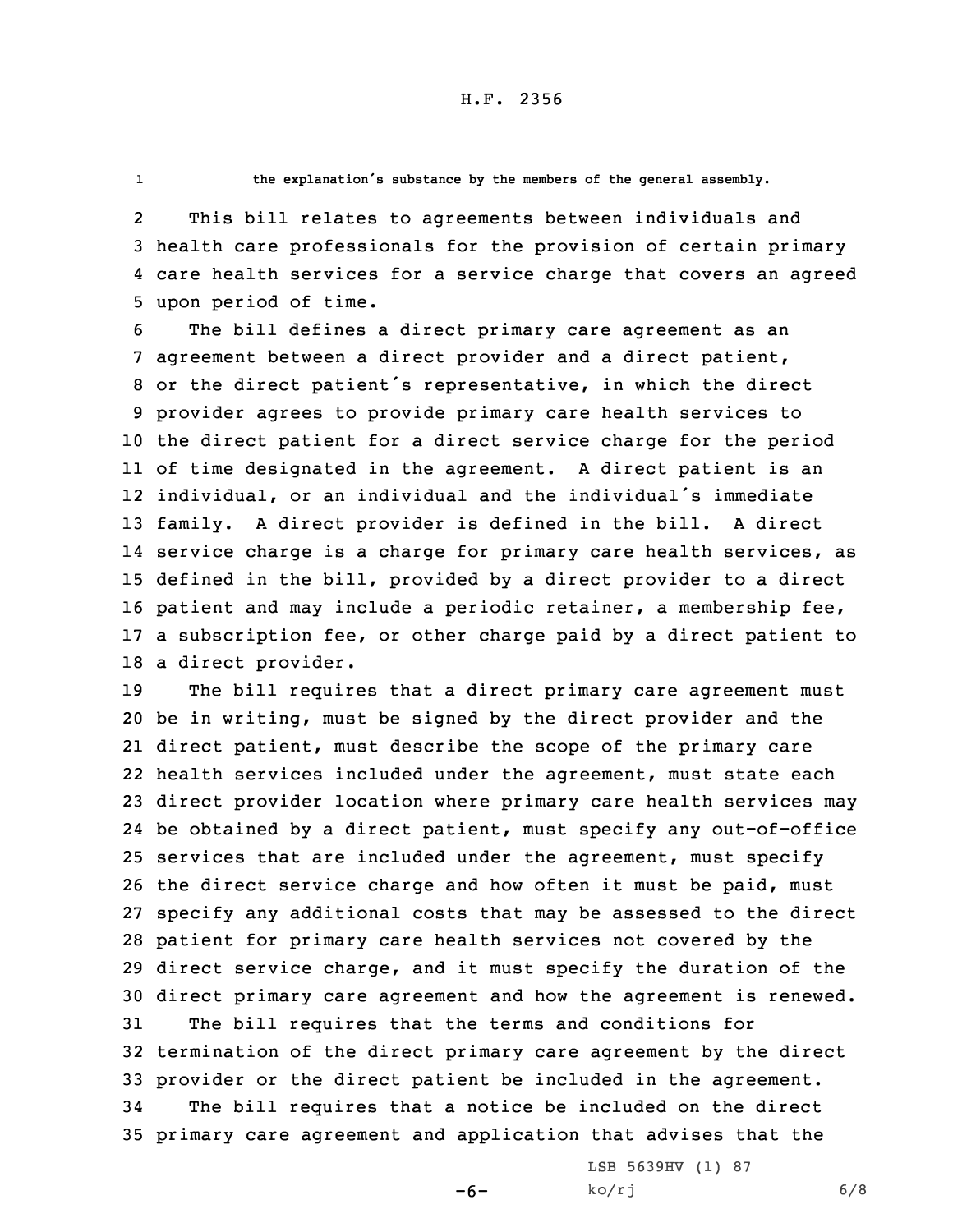H.F. 2356

 agreement is not health insurance and is not <sup>a</sup> plan that provides health coverage for purposes of any federal mandates. The notice advises that the agreement only covers the primary care health services described in the agreement and recommends that the direct patient obtain health insurance to cover other health care services as the patient is responsible for all additional expenses incurred.

8 <sup>A</sup> direct provider shall give <sup>a</sup> copy of the executed direct 9 primary care agreement to the direct patient.

 The bill requires <sup>a</sup> direct provider to give at least <sup>a</sup> 60-calendar-day advance, written notice to an existing direct patient of changes, as outlined in the bill, to <sup>a</sup> direct primary care service agreement. <sup>A</sup> direct provider is prohibited from refusing to accept <sup>a</sup> new direct patient or discontinuing care for an existing direct patient based solely on the patient's health status.

 The bill provides that <sup>a</sup> direct primary care agreement is not insurance and is not subject to the authority of the commissioner of insurance. <sup>A</sup> direct care provider is not required to be licensed by the commissioner to transact the business of insurance in this state, or to obtain <sup>a</sup> certificate issued by the commissioner to market or offer <sup>a</sup> direct primary care agreement.

24 The bill prohibits <sup>a</sup> direct provider from billing an insurer for services provided under <sup>a</sup> direct primary care agreement. <sup>A</sup> direct patient may submit <sup>a</sup> request for reimbursement to an insurer if permitted under the direct patient's policy of insurance. <sup>A</sup> direct provider may bill <sup>a</sup> direct patient's insurance for services provided by the direct provider that are not provided under <sup>a</sup> direct primary care agreement.

 <sup>A</sup> direct provider may accept payment of <sup>a</sup> direct service charge for <sup>a</sup> direct patient either directly or indirectly from <sup>a</sup> third party. <sup>A</sup> direct provider may accept all or part of <sup>a</sup> direct service charge paid by an employer on behalf of an employee but may not enter directly into an agreement with an

-7-

LSB 5639HV (1) 87  $ko/rj$  7/8